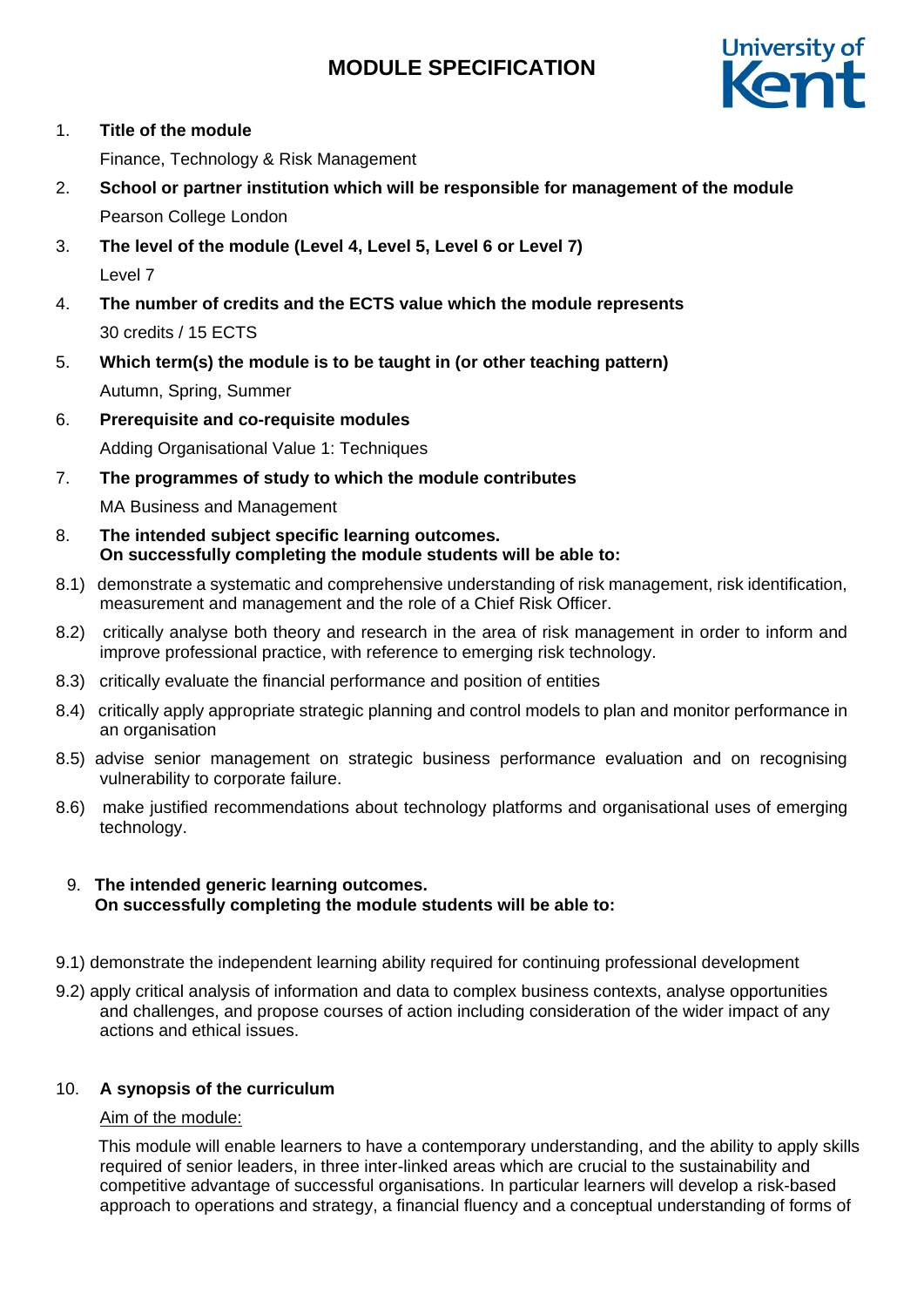

technology that will underpin business over the next decade: blockchain technology and artificial intelligence.

### Overview of the syllabus:

The syllabus of this module covers the key themes and topics required by senior leaders to

- An overview of risk management in financial services
- The role of cognitive biases in financial risk management
- Risk technology tools
- Methods of risk measurement
- The appraisal of financial performance and position of entities, the creation of suitable accounting policies, analysis and interpretation of financial information and measurement of performance
- Professional and ethical duty : professional behaviour and compliance with accounting standards, ethical requirements of corporate reporting and the consequences of unethical behaviour, social responsibility
- Strategic planning and control (introduction to strategic management accounting, performance management and control of the organisation, changes in business structure and management accounting, effect of Information Technology (IT) on strategic management accounting, other environmental and ethical issues)
- Strategic performance measurement (strategic performance measures and systems, divisional performance and transfer pricing issues, non- financial performance indicators, the role of quality in management information)
- Blockchain technology and its applications
- Introduction to artificial intelligence and its applications

### 11. **Reading list (Indicative list, current at time of publication. Reading lists will be published annually)**

- Simons (2013), "Performance measurement and control systems for implementing strategy", Pearson
- International Journal of Business Performance Management, InderScience
- Hull, J. (2010), Risk Management & Financial Institutions, Prentice Hall. [core text]
- Jorion, P. (2007) Value at Risk, McGraw-Hill.
- Loffler, G. & Posch, P.N. (2007) Credit Risk Modelling using Excel and VBA, John Wiley & Sons, Ltd.
- Drescher, D (2017), "Blockchain basics: a non-technical introduction in 25 steps" Google Books publishing

### 12. **Learning and teaching methods**

This module will be taught by means of lectures, interactive seminars, with a work-based project sandwiched in between classes. Taught classes will focus on knowledge application in a workplace setting.

Lectures, seminars and background reading will provide an opportunity for learners to:

- 1.) gain the necessary theoretical knowledge and frameworks; and
- 2.) applying knowledge and techniques within a real world context

Independent learning hours will include reading assigned materials, reflection, and preparing for class discussion, preparing individual assignments, and preparing workplace project presentation.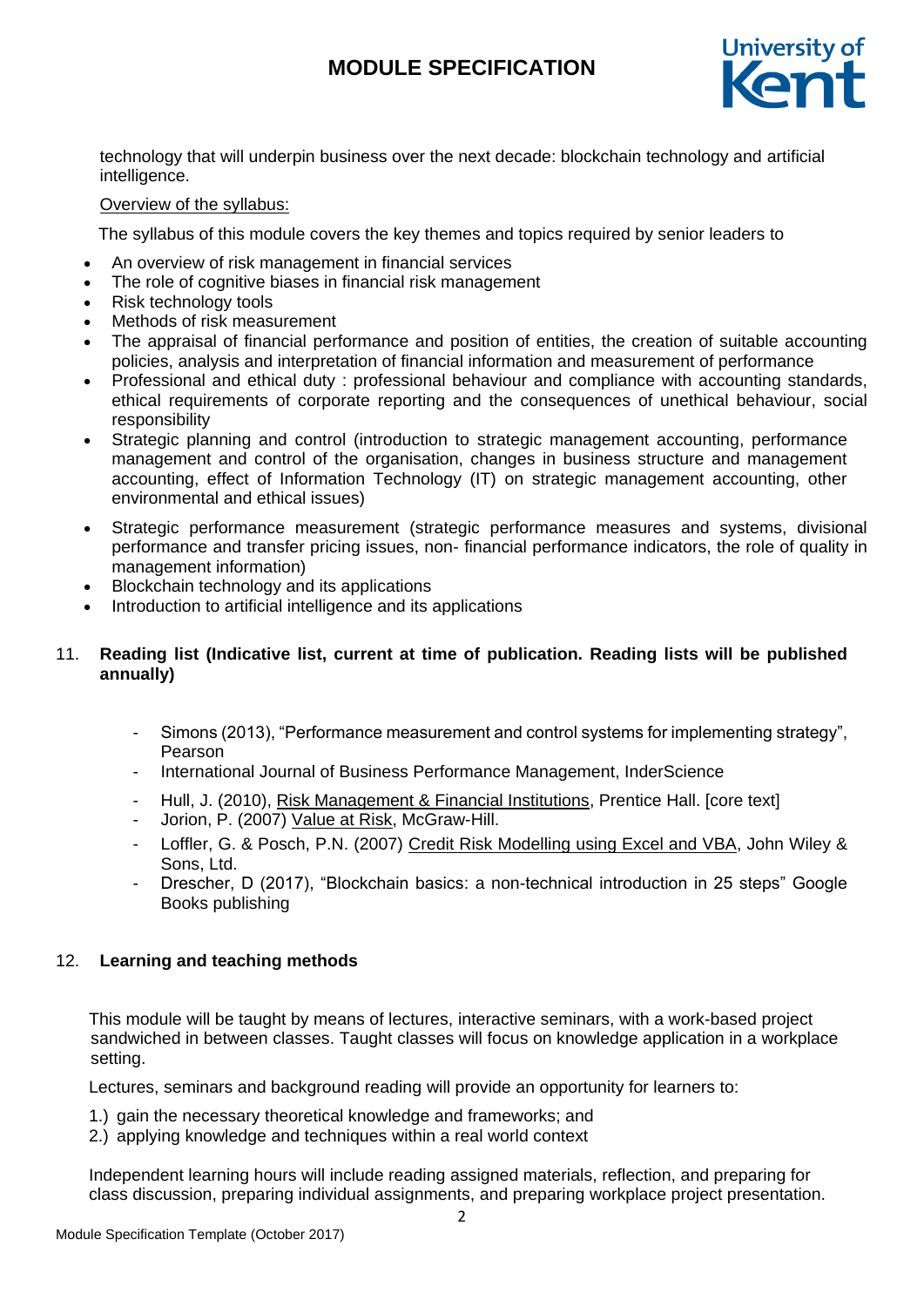

### **Mentored work-based project:**

The work-based project for this module will take place over a minimum of 3 weeks in a workplace setting under regular mentorship from the module tutor. It will take place after the third day of class tuition and before the final two days of tuition.

During this project learners will design and execute a risk-based project where they will be required to undertake a measured risk assessment and corresponding action plan for a given organisation. In the case of students who are working with a start-up organisation this could take the form of a premortem exercise where the risks which could impact the future survival of the business. Each project will be bespoke to the individual and their chosen organisation but will include the following elements:

A report that:

- A detailed assessment of risk for an area, or number of areas, within an organisation incorporating appropriate risk assessment techniques covered during the course.
- An action plan addressing risks identified.

| Day              | <b>Synchronous</b><br>format                                 | <b>Blended format</b>                                    | <b>Summary</b>                                                                                   |
|------------------|--------------------------------------------------------------|----------------------------------------------------------|--------------------------------------------------------------------------------------------------|
| Day 1            | Lectures and<br>interactive<br>seminars                      | 3 hours asynchronous<br>learning<br>Interactive seminars | <b>Risk Management</b>                                                                           |
| Day 2            | Lectures and<br>interactive<br>seminars                      | Interactive seminars                                     | Financial performance appraisal                                                                  |
| Day 3            | Lectures and<br>interactive<br>seminars                      | 3 hours asynchronous<br>learning                         | Internal reporting and performance<br>measurement<br>Financial risk                              |
| $4 - 6$<br>weeks | Workplace project                                            | Workplace project                                        | Regular scheduled meetings with<br>teacher/coach/mentor/peer during this<br>period               |
| Day 4            | Interactive<br>seminars and<br>peer discussion /<br>feedback | Interactive seminars                                     | Peer to peer presentation and reflection<br>on the work-based project<br>Risk management systems |
| Day 5            | Lectures and<br>interactive<br>seminars                      | 1 hour asynchronous<br>learning<br>Interactive seminars  | <b>Blockchain systems</b><br>Introduction to artificial intelligence and<br>applications         |

Typical course structure

Summary of hours: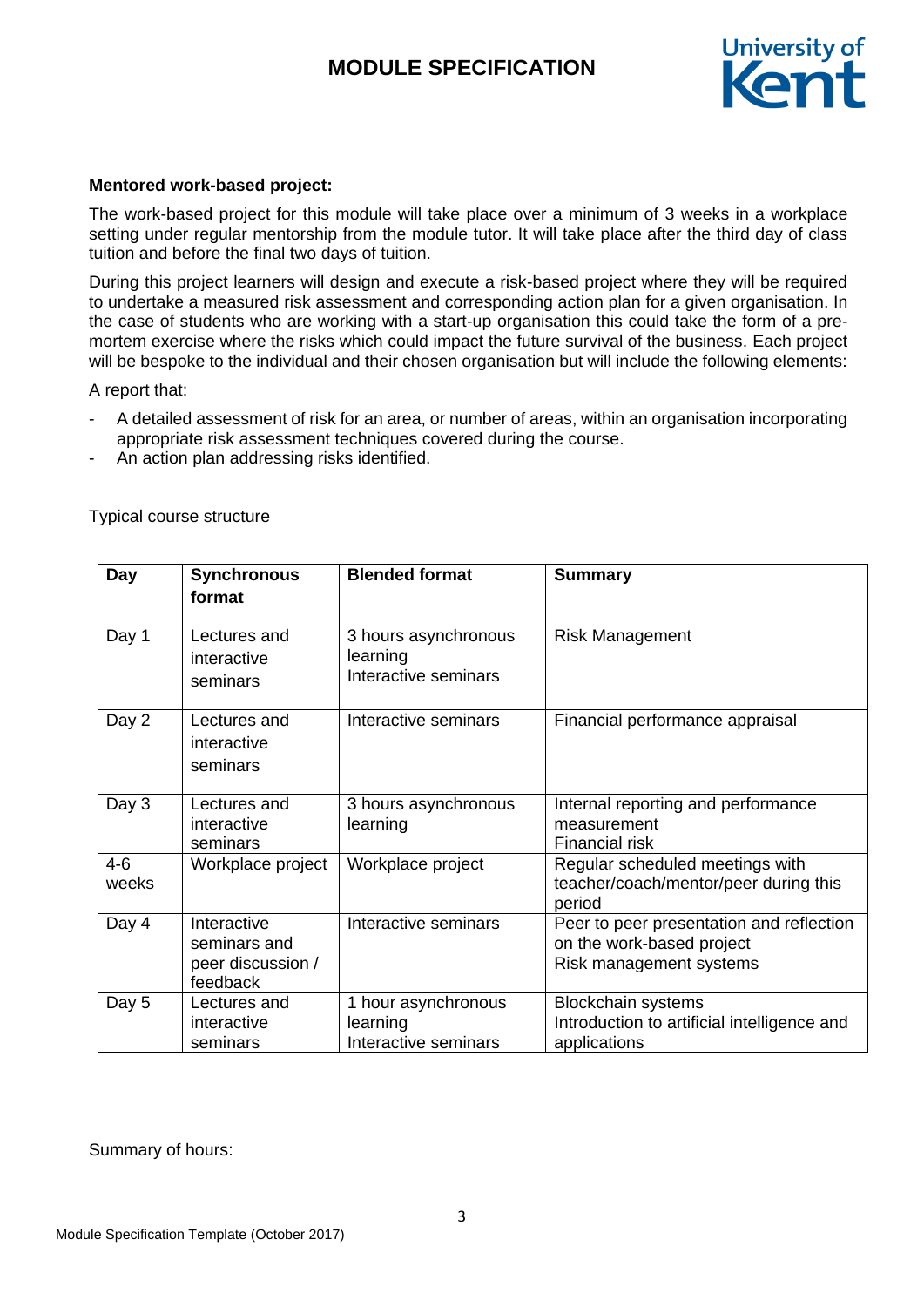

| Lectures, interactive seminars and | 35 hours  |
|------------------------------------|-----------|
| peer discussion                    |           |
| Independent study and assessment   | 223 hours |
| Workplace project                  | 42 hours  |
| Total                              | 300 hours |

| <b>Module</b>                             | <b>Total taught</b><br>hours | <b>Synchronous taught</b><br>hours under face to face<br>and live online modes | Synchronous :<br>asynchronous taught<br>hours under blended<br>mode |
|-------------------------------------------|------------------------------|--------------------------------------------------------------------------------|---------------------------------------------------------------------|
| Finance Technology<br>and Risk Management | 35 hours                     | 35 hours                                                                       | 28 hours: 7 hours                                                   |

#### 13. **Assessment methods**

13.1 Main assessment methods

The assignments aim to help students reflect on how they applied the knowledge learned in the course and create plans for their development as leaders and managers.

This module will be assessed by:

- 10 minute in class presentation based on work-based project (30% of overall mark)
- 2,500 word report based on financial performance review (50% of overall mark)
- Powerpoint slide deck (maximum 10 slides with notes) containing a proposal for a blockchain or AI application for an organisation (20% of overall mark)

13.2 Reassessment methods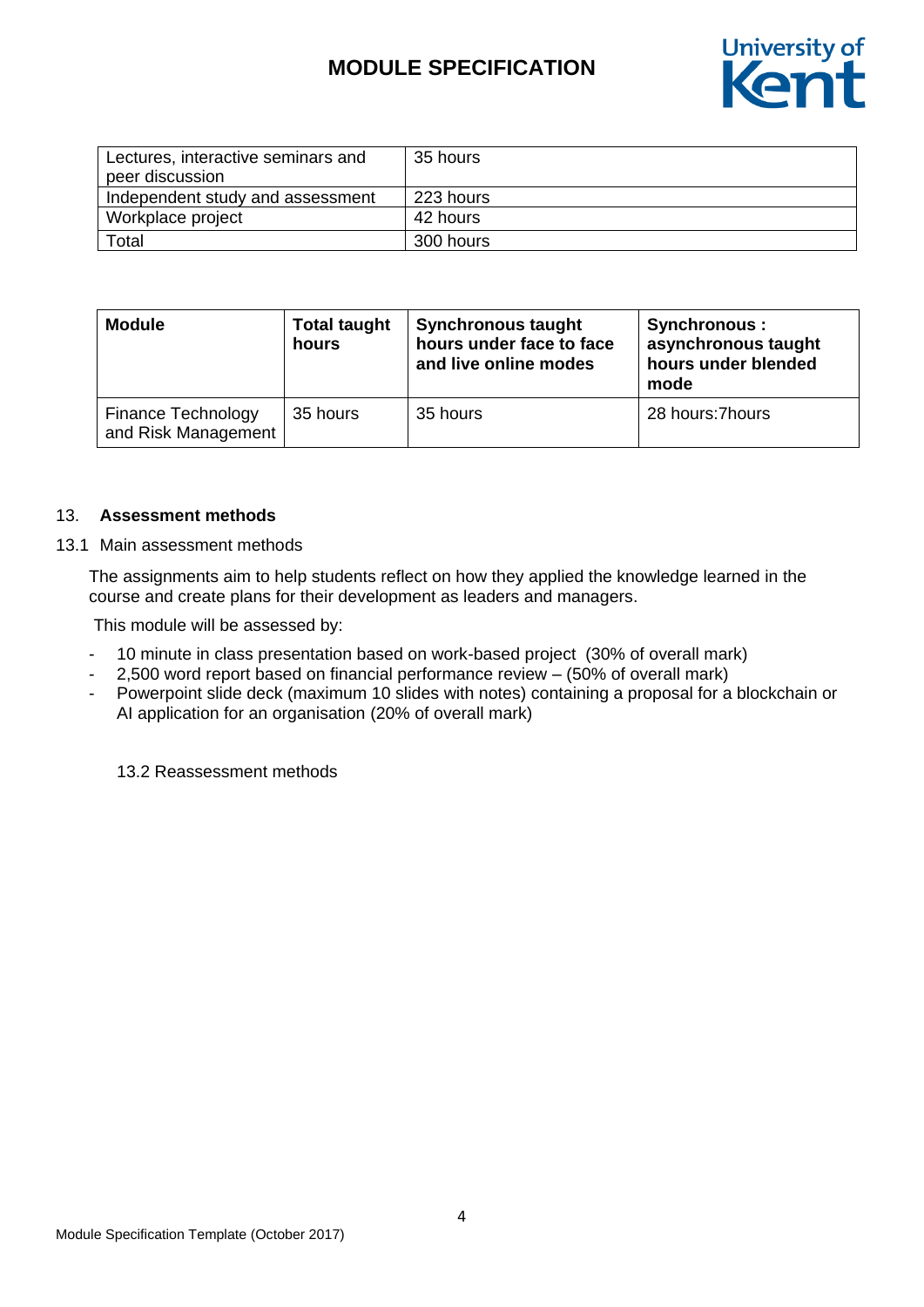

14. **Map of module learning outcomes (sections 8 & 9) to learning and teaching methods (section12) and methods of assessment (section 13)**

| <b>Module learning</b><br>outcome                                           |                        | 8.1          | 8.2          | 8.3          | 8.4          | 8.5                | 8.6          | 9.1          | 9.2                |
|-----------------------------------------------------------------------------|------------------------|--------------|--------------|--------------|--------------|--------------------|--------------|--------------|--------------------|
| Learning/<br>teaching method                                                | <b>Hours allocated</b> |              |              |              |              |                    |              |              |                    |
| <b>Private Study</b>                                                        |                        |              |              |              |              |                    |              |              |                    |
| Lectures and<br>interactive<br>seminars                                     | 35                     | X            | X            | X            | X            | X                  | X            |              | X                  |
| Individual study                                                            | 223                    | $\mathbf{x}$ | X            | $\mathbf{x}$ | $\mathbf{x}$ | $\mathbf x$        | $\mathbf{x}$ | $\mathbf x$  | X                  |
| Work-based<br>project                                                       | 42                     |              | X            |              |              |                    |              | $\mathbf{x}$ | $\pmb{\mathsf{x}}$ |
| <b>Assessment</b><br>method                                                 |                        |              |              |              |              |                    |              |              |                    |
| <i><b>Individual</b></i><br>workplace project<br>presentation (in<br>class) |                        | $\mathbf{x}$ | $\mathbf{x}$ |              |              | $\mathbf{x}$       |              | $\mathbf{x}$ | $\mathbf{x}$       |
| Financial<br>performance<br>review report<br>$(2,500$ words)                |                        |              |              | $\pmb{\chi}$ | $\mathbf{x}$ | $\pmb{\mathsf{x}}$ |              |              |                    |
| Slide deck on<br>blockchain/Al<br>application                               |                        |              |              |              |              |                    | $\mathbf x$  | $\mathbf{x}$ | X                  |

#### 15. **Inclusive module design**

The Collaborative Partner recognises and has embedded the expectations of current equality legislation, by ensuring that the module is as accessible as possible by design. Additional alternative arrangements for students with Inclusive Learning Plans (ILPs)/ declared disabilities will be made on an individual basis, in consultation with the relevant policies and support services.

The inclusive practices in the guidance (see Annex B Appendix A) have been considered in order to support all students in the following areas:

- a) Accessible resources and curriculum
- b) Learning, teaching and assessment methods

### 16. **Campus(es) or centre(s) where module will be delivered**

Pearson College London premises and external organisations for work-based projects